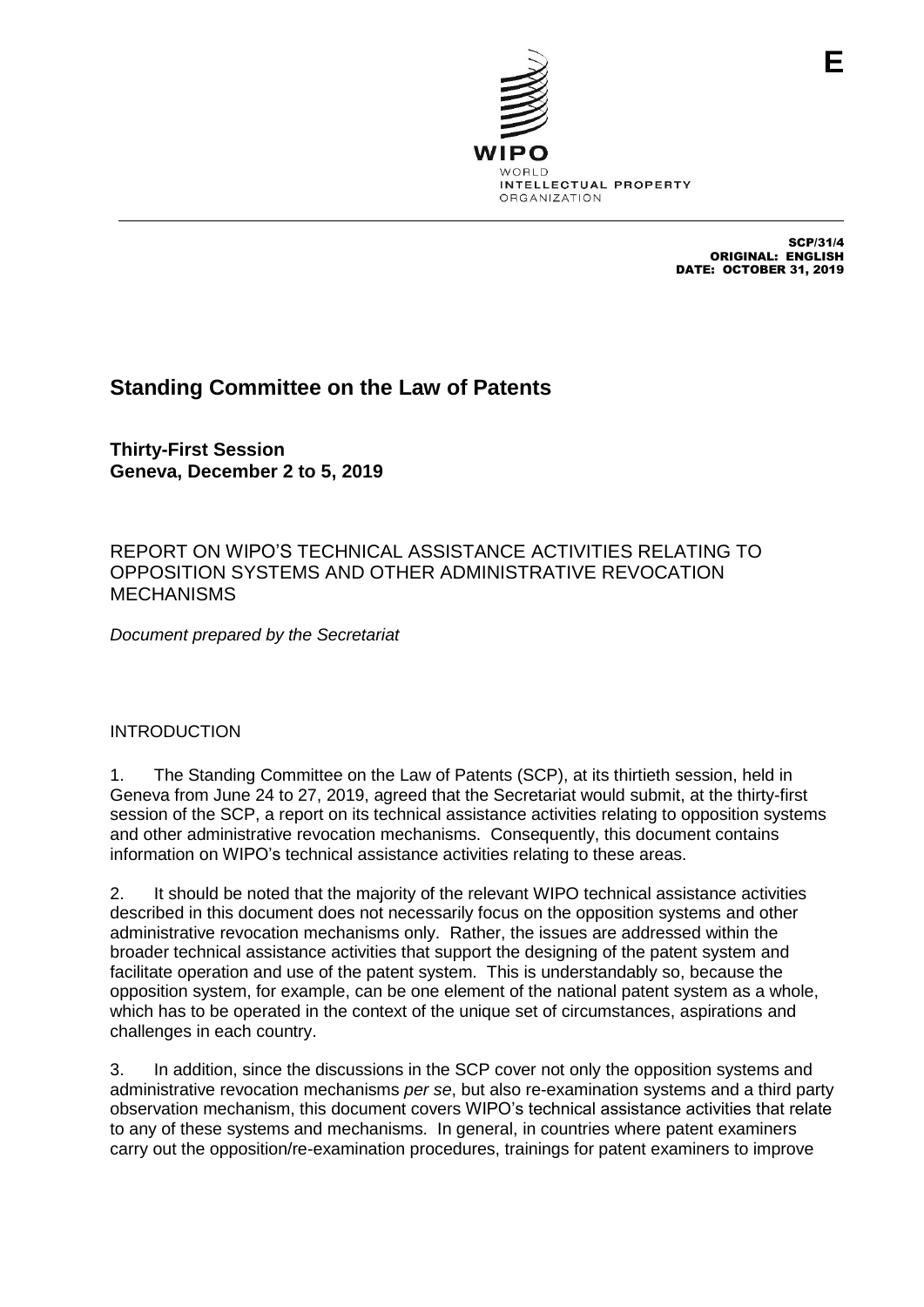their substantive patent examination skills may also support proper assessment of cases under those procedures.

#### TECHNICAL ASSISTANCE ACTIVITIES BY WIPO RELATING TO OPPOSITION SYSTEMS AND OTHER ADMINISTRATIVE REVOCATION MECHANISMS

### *Legislative and policy advice*

4. WIPO provides legislative and policy advice in the area of patents upon request of Member States on a confidential basis. The requests received by WIPO vary, from reviewing an entire patent law or regulations to more targeted inquiries on specific topics. Advice, delivered in the form of seminars, consultations and written comments, describes the requirements established by a country's international commitments as well as options for implementing their legislative and regulatory framework, taking into account of the specific circumstances of each country. This includes, as appropriate, a discussion of options and practices relating to an opposition system, third party observations, and an administrative revocation mechanism.

5. When providing the related advice, WIPO works with countries to identify their specific policy objectives. With respect to opposition systems, third party observations, and administrative revocation mechanisms, a number of factors related to the local environment are also reviewed when developing the advice. This may include, for example, the level of technical expertise within the country, the existing patent examination procedure, the availability of patent related documentation and the resources needed to manage current and future processes. The advice may relate to both substantive and procedural aspects.

#### *WIPO Academy*

6. Under the Professional Development Program of the WIPO Academy, a number of patent courses are offered in partnership with patent offices for the benefit of developing countries and countries with economies in transition. Through these training courses, for instance in 2018 and 2019, topics such as administrative revocation systems, invalidation mechanisms and litigation systems as well as trial and appeal proceedings have been covered in these programs.

7. In addition, the WIPO Distance Learning Course DL-301 (Patents) also touches upon opposition systems and administrative revocation mechanisms, among other matters.

8. Furthermore, in all of the WIPO Joint Master's Degree Programs, there are modules relating to industrial property. The teaching of these modules incorporates patent opposition systems and administrative revocation mechanisms.

## *Resource and Management Diagnostic Project for Intellectual Property (IP) Offices*

9. WIPO has been conducting a Project entitled "Resource and Management Diagnostic on Intellectual Property (IP) Offices" in a number of countries in Asia. The objective of the project is to assist IP offices in identifying gaps and weaknesses in resource development and management plans and to make practical recommendations to the IP offices so as to enhance delivery of IP services effectively and efficiently to the user community.

10. The Project involves: (i) undertaking a comprehensive strategic review of the participating IP office's mandate and its legal/institutional/human resource/operational frameworks; (ii) making careful assessment and determination of resources needed to implement its mandates/visions/goals effectively, taking into consideration future projections of growth, and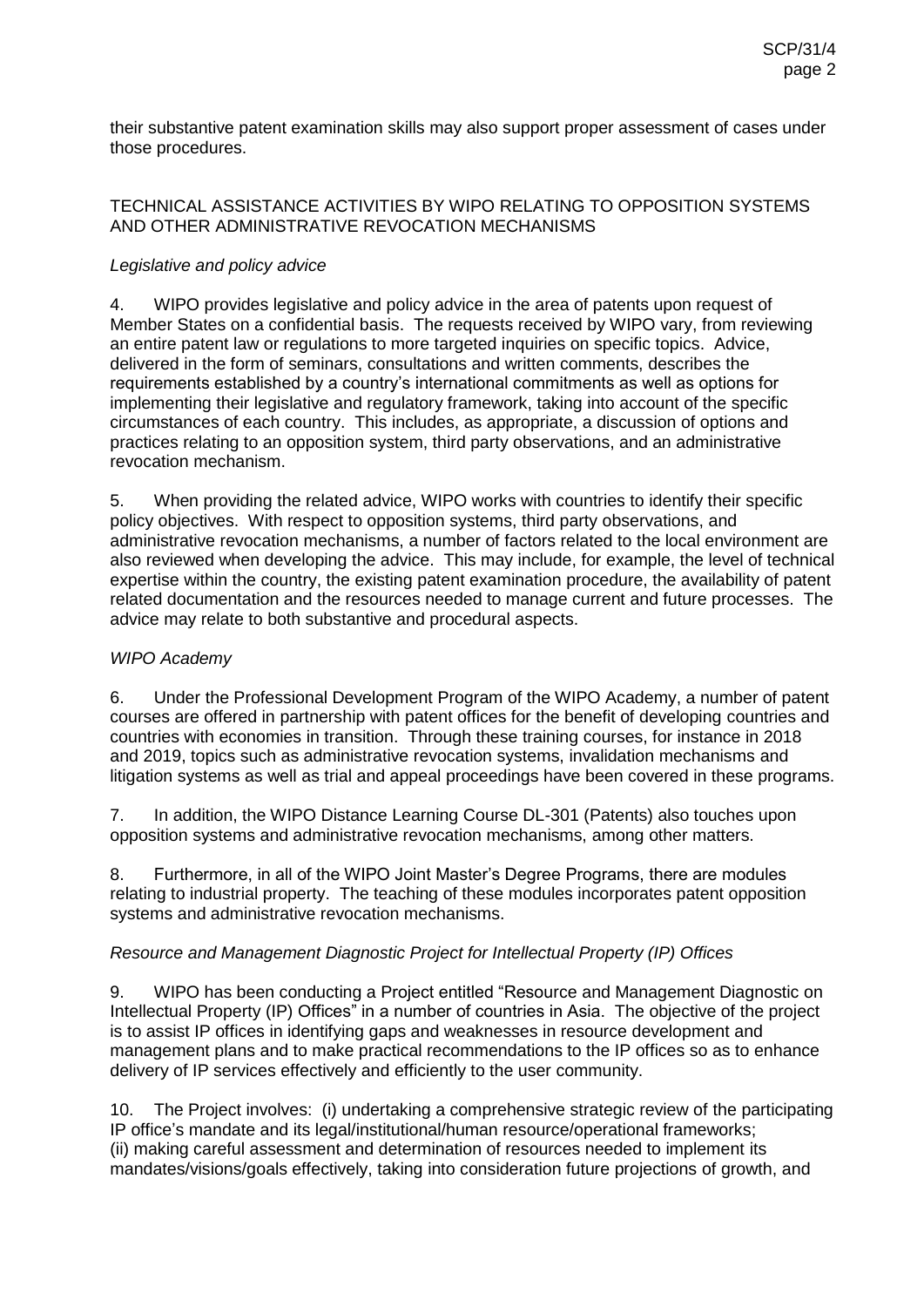external factors; (iii) auditing the existing organizational, human, financial and infrastructure resources; and (iv) exploring feasible/practical solutions and mechanisms to address the gap between existing and needed resources and management systems.

11. In the course of the Project, the issues relating to the opposition system and administrative revocation, among many other things, were also looked into from the angle of improving practical resource and operational management within IP offices, for example, doing away with redundancies and inefficiency. Following the comprehensive desk research and consultation meetings, a tailor-made and confidential report with specific recommendations was prepared for each IP office. The Project is at various stages of the implementation in a number of countries.<sup>1</sup>

## *Third Party Observation System under the Patent Cooperation Treaty (PCT)*

12. The International Bureau of WIPO has been organizing technical assistance activities *vis-à-vis* the PCT Member States as well as states considering accession to the PCT. The activities cover various aspects of the PCT system, including the third party observation system that allows third parties to make observations through ePCT without strong authentication. Third parties may refer to prior art which they believe to be relevant to the question of whether the invention claimed in the international application is novel and/or involves an inventive step. A comprehensive user guide of this free-of-charge Third Party Observation system is available online.<sup>2</sup>

13. Through these activities, various stakeholders, i.e., not only applicants but also possible competitors (third parties), can draw examiners' and others attention to a piece of prior art which may be potentially relevant to the patentability of the invention in question. The Third Party Observation System under the PCT started in July 2012. After the first five years of operation, Member States have been invited to provide information on the effect of third party observations on national processing of the PCT international applications. So far, insufficient information is available to make an effective assessment.

## *Provision of information*

14. The WIPO website contains rich information on opposition systems and other administrative revocation mechanisms. While provision of information may be not considered as "technical assistance activities" in a strict sense, unbiased and accurate information may assist policy makers to make well-informed decisions for designing a national/regional patent system. Even if patent policies, legal frameworks and practices of each country are different, relevant information and experiences of countries from a broad spectrum may be a useful resource for any country. Specifically, the SCP has developed a dedicated website on the opposition systems, re-examination systems, administrative revocation mechanisms and third party observations, $3$  in which detailed descriptions about the rationales and objectives as well as explanations on the relevant international, regional and national laws are provided. The website is regularly updated, in cooperation with the Member States. In addition, WIPO Lex provides access to laws and regulations of the Member States of WIPO.

15. Many WIPO publications, which are made available on the website, contain the description of opposition systems and other administrative revocation mechanisms. The provision of information in easily accessible digital format would support governments and users of the patent system alike. According to the Terms of Use of the WIPO website, from November 15, 2016, new WIPO publications, i.e., publications bearing an ISBN or WIPO

 $\overline{1}$ <sup>1</sup> Brunei Darussalam, Indonesia, Iran (Islamic Republic of), Lao PDR, Myanmar, Philippines and Thailand.

<sup>&</sup>lt;sup>2</sup> https://www.wipo.int/export/sites/www/pct/en/epct/pdf/epct\_observations.pdf.<br><sup>3</sup> https://www.wipo.int/scp/ep/peyocation\_mechanisms/

https://www.wipo.int/scp/en/revocation\_mechanisms/.